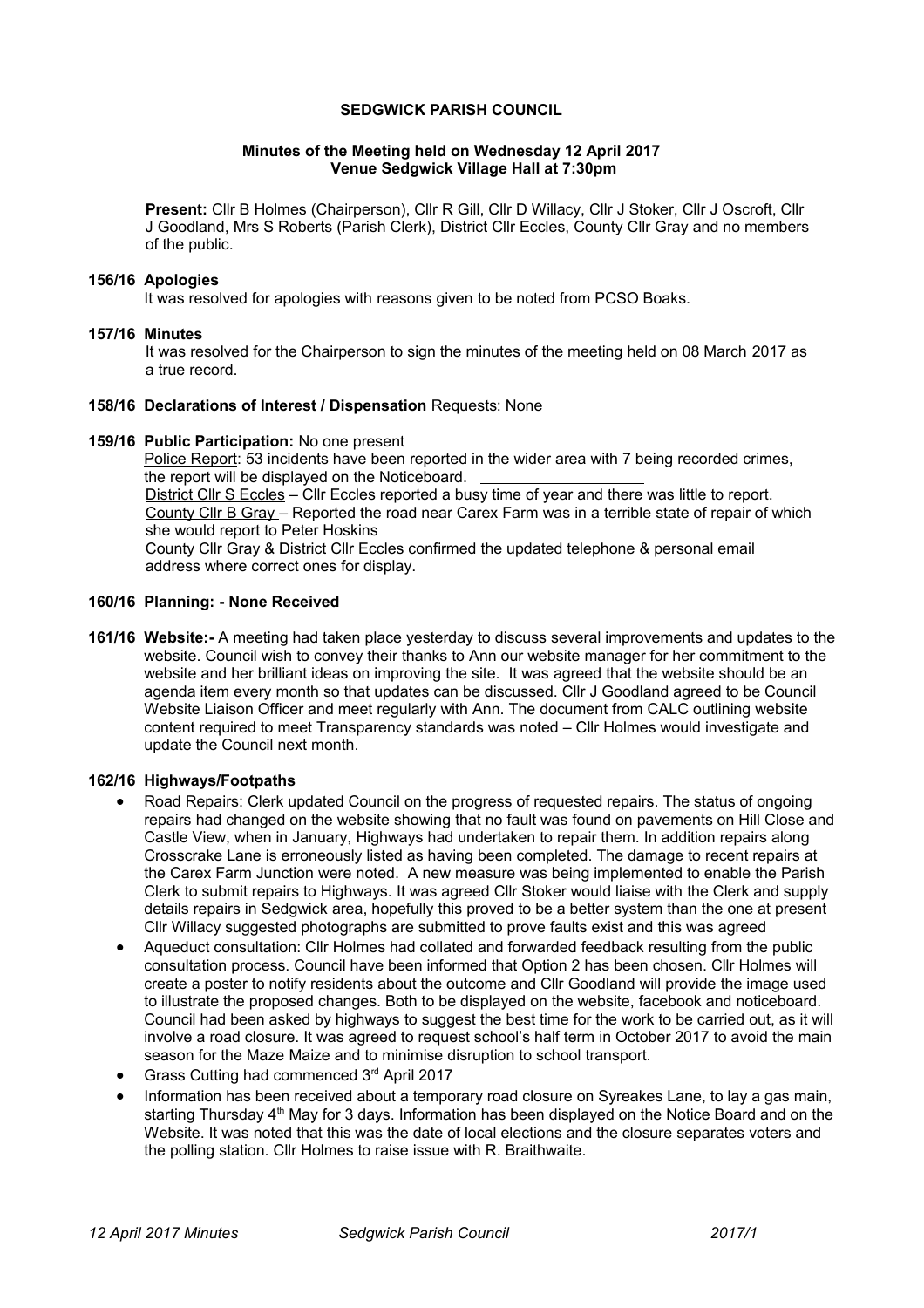## **163/16 Playground /Millennium Field**

- Cllr Stoker has carried out the monthly check on the Millennium Field and reported back that the swing mat is still requiring repair and the tables where in need of a coat of paint.
- The order for the new toddler slide is ready to send as soon as the precept is received. Concern was expressed about the payment being prior to delivery. Cllr Holmes agreed to explain the concern to Playdale and request payment on delivery and she would notify Councillors the outcome by email.
- A request for the Millennium Field to be hired in May for an overnight camping party for 9-10 tents was refused. Council does not have the necessary insurance or capacity to manage an overnight camping booking. It was felt that renting the field for camping went beyond the purposes of the amenity.

# **164/16 Canal**

- 1) Cllr D Willacy reported all the trees in phase 1 of the scheme had been felled and most removed; further removal of wood was in progress and the fence would be reinstated. An unstable tree had been identified and it would be removed. Cllr Willacy agreed to inspect the work prior to agreeing the final payment next month.
- 2) We await a response from Hayton Winkley regarding the location of the deeds which are required to establish ownership of the fence along the Canal.
- 3) Correspondence received from Lancaster Canal Trust, complementing on the work carried out by Council on the Canal was noted. It was agreed to arrange a meeting with them to inspect and sample the clay canal bed and permission was given to uses photography's of this project on Lancaster Canal website.
- 4) Cllr Goodland reported that he had heard that a walker had slipped on loose stones on the middle path leading to the canal. A resident had already swept the path. Cllr Goodland wished it to be noted he thought the path to be too steep and suggested the Parish Council pay for steps to be built. It was noted that there is a good handrail and existing signage clearly points to the two alternative easier access points, but it was agreed to investigate improved signage at the top of the path. In the meantime, Cllr Holmes agreed to make two temporary sign noting the "Steep Path" and pointing to the alternative path and steps. It was agreed that Cllr Stoker would monitor the path when carrying out each monthly monitoring of the Millennium Field. Cllrs were asked to look at the path and signage before the next meeting so that the matter can be reviewed then.

# **165/16 Sedgwick Village Hall**

- Mr J Goodland reported that Broadband and the phone line is now functional and we will be billed from Friday 17 March - the first quarterly payment date is May 2017 – The Clerk was authorised to settle the payment.
- The new hire agreements with user information was now displayed in the Village Hall
- The Village Hall has well used and there are new groups wishing to use the facilities.
- The local elections are also booked at the Hall for May

### **166/16 Community Emergency Plan**

A meeting arranged for the working group at The Village Hall on Tuesday 18<sup>th</sup> April @ 7 30pm, Cllr Stoke agreed to facilitate the meeting.

# **167/16 Review Annual Parish Meeting:**

- Attendance had been excellent and the time was well filled with discussion.
- Feedback from 4 questionnaire responses and comments at the APM about the need for a 20mph zone in the village has already been relayed to SLDC. We await a reply.
- Correspondences received from Sedgwick House and confirmation the management committee are willing to contribute an annual report to future meetings
- An update of invitations was discussed and it was agreed to revisit this in January 2018.
- It was agreed to review the grant application form by adding requirements to submit invoices to verify how the grant is spent and a report at the APM If the funds were not spent in the financial year, the grant fund should be returned to the Parish Council. The Clerk will draft an updated form.

**168/16 Standing Orders Review:** It was agreed that they were up to date.

.